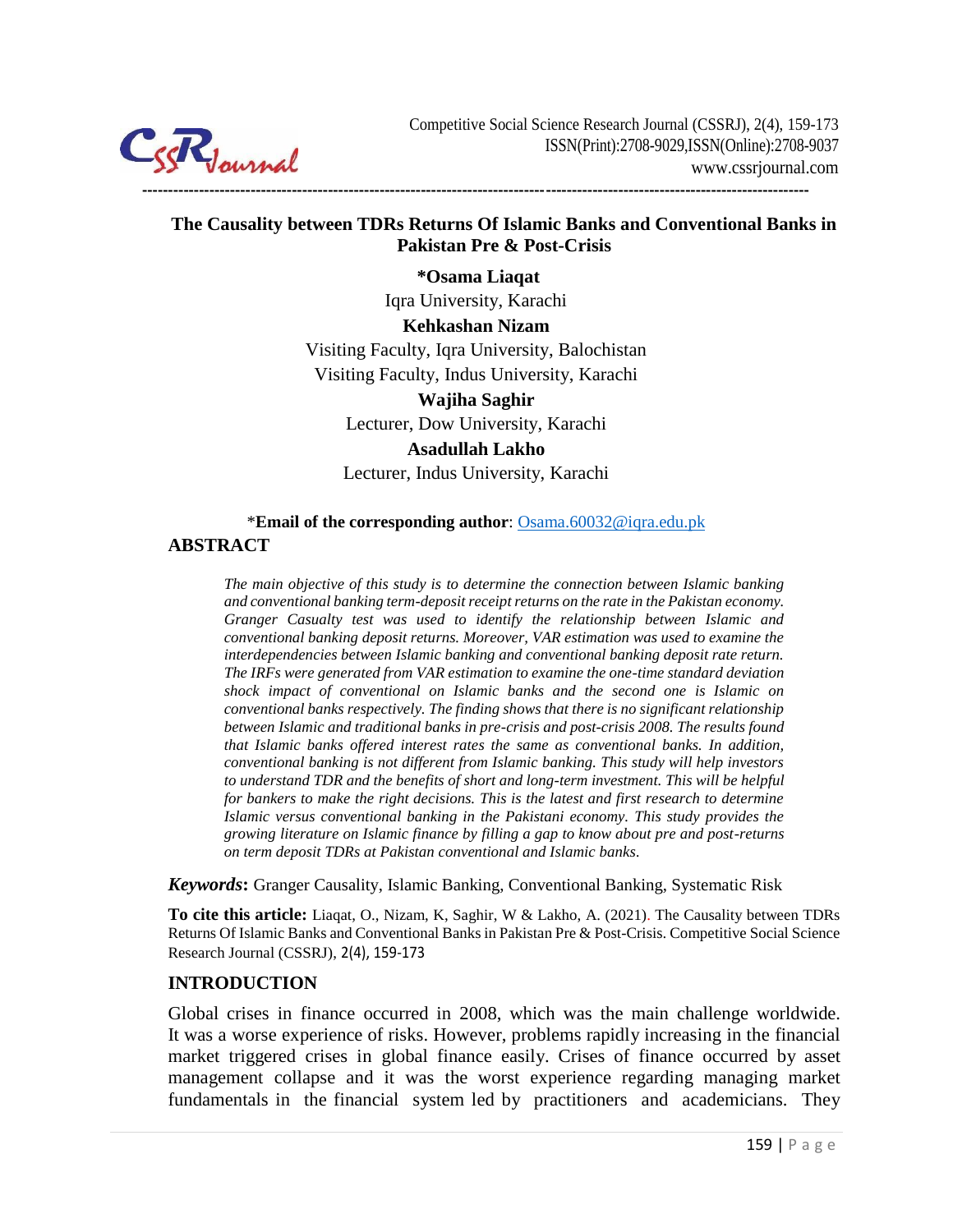revised the models of unconventional financing and study well respectively. However, due to the effect of shocks in price or the effect of contagion in 2008, momentum gained by Islamic banks frequently. (Hassan and Dridi, 2010; Beck et al., 2013; Yuksel, 2017). The worst experience of crises generated more questions related to the conventional bank's stability. Researchers judge investment, loans, or deposit instability by commercial banking (Minsky, 1986). Islamic and conventional banks are consider profitable banks. Conventional banks fulfill our financial needs and give us a platform to invest and get the return on investment. Islamic banks operate under the concept of Islamic Shariah Law. The differences between both banking systems is the forbidden of interest rates by Islamic banks. Moreover, transactions in Islamic banking must be Gharar free and backed by a real asset. Islamic banking does not allow investing in any company, which provides harmful products (E.g. pork products and alcohol). Previous studies suggested use Islamic banking than conventional banking because the model of Islamic banking can increase the fund's quality.

Previous studies provided empirical evidence and were more focused on the different structures of different banks, hence the findings indicated that Islamic banks can cover quickly as a contrast to the conventional banks. Moreover, the product provided by Sharia is more attractive compared to conventional. (Kasim and Majid, 2010; Kasim and Abdulle, 2012; Beck et al., 2013; Yuksel, 2017). Similarly, Islamic banks can operate in any financial system same as commercial banks. There are many models common in Islamic banking & conventional banking systems, both play an intermediary role. Therefore, operational management should follow similar procedures (Dusuki, W.A. 2008; Ghayad, A. 2008).

Islamic finance banking developed in 1963. It becomes more popular and stronger now. Therefore, peoples take an interest more in Islamic banking and assets compliant that based on Shariah have reached 939 US billion dollars. The availability of Islamic funds was 600 and it functions in over 60 countries (Zaman, M.R., and Movassaghi, H. 2001). Recently Popularity of Islamic banking has increased. Islamic bank's total assets have crossed 2tn US dollars in the year (2015) and about additional than seven hundred and seventy-five Islamic banks and registered financial institutes around the whole world, in which five hundred and fifty-five are fully-fledged and two hundred and twenty are controlling by Islamic opening. In investment, the risk sharing structure of asset-based offer by Islamic finance but not an interest rate. It indicates that Islamic banks avoid systematic risk in financial transactions. Moreover, Islamic banks do not dispose of harmful financial products. (Zeitun, R. 2012; Yuksel, 2017).

The study identifies the association between these two banking by understanding the link of causality between these two banks. This study is one of the first, which presents a different examination of the effect of the crisis in finance on Islamic and conventional banks of Pakistan. This study provides the growing literature on Islamic finance by filling a gap to know about pre and post-returns on term deposits (TDRs) at Pakistan Islamic banks of conventional. TDRs are the main variable of financial activities because it helps to reduce uncertainty and systematic risk. Therefore Islamic banks' deposits more affected by their returns rate historically than the interest rate if Islamic banks are less suffers from systematic risk. Similarly, Conventional banks don't offer TDRs(Kaleem, A. and Isa, M.M. 2003, Kassim, S.H. and Isa, M.M. 2010; Serkan Yuksel, 2017). To identify the association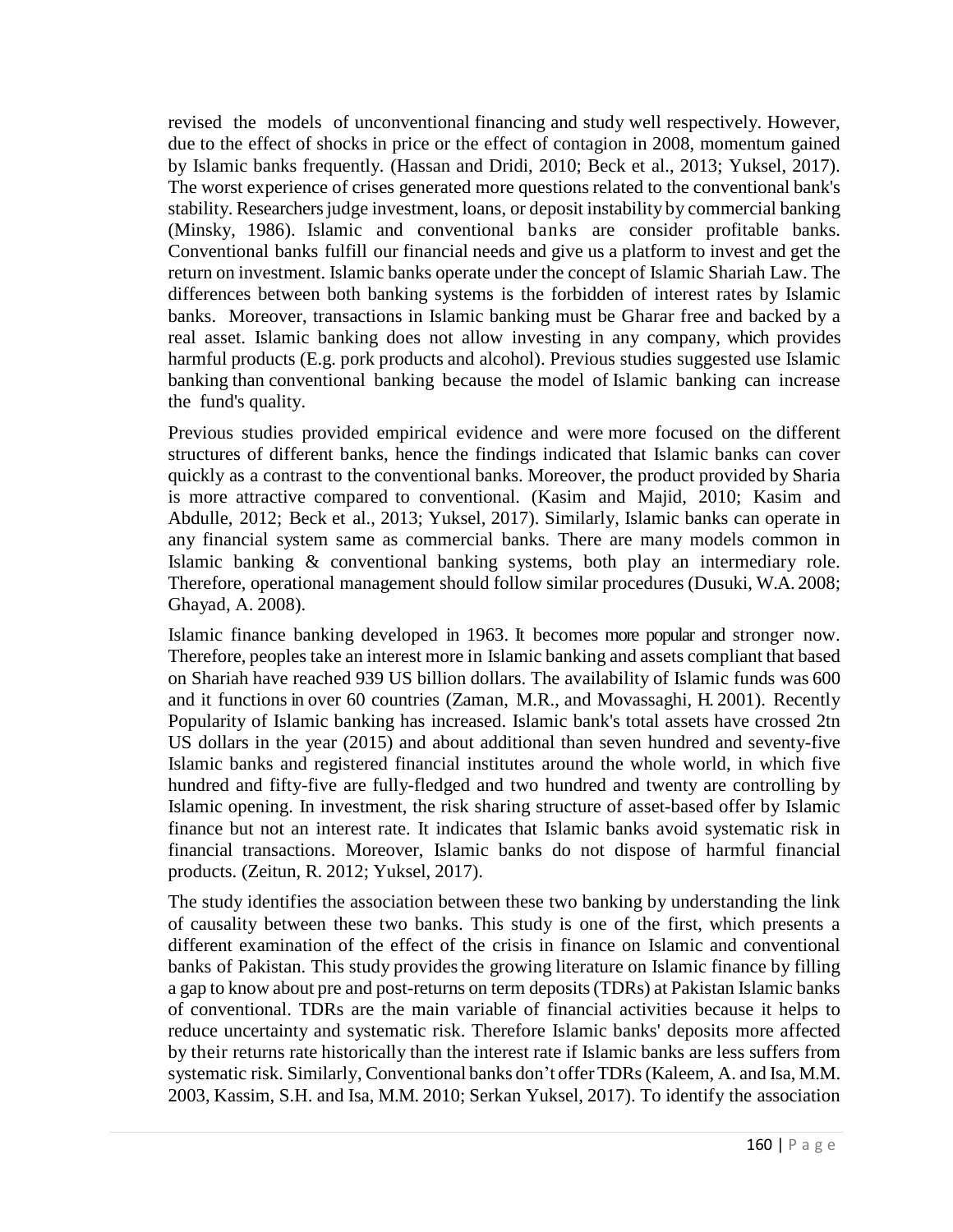between regular and Islamic banks this study uses the first granger Causality test and second, VAR estimation. The first test was used to identification of the association between Regular bank TDRs and Islamic TDRs. The result indicated that there is a bidirectional relationship between 6 Month TDRs of Islamic and conventional. In other remaining 3 Months, 1 Year, 2 Year there is no direction between them. Our results support the previous studyYuksel, (2017) found that Islamic banks do not granger causes on conventional banks, and hypotheses are not accepted for all periods. We applied the Granger causality statistic technique for Pre-crisis and Post-crisis periods. The result indicated that there is a bidirectional relationship between 1 Year TDRs of Islamic and conventional. Other remaining 3 Months, 6 Months, and 2 Years there is no direction between them. Serkan Yuksel, (2017) Granger causality result of before 2008 crisis indicates that there is no association between Islamic banks and regular banks.

## **Literature Review**

## **Theoretical Background**

The worldwide economic crises of the year 2008 have unfavorably crushed the international financial systems worldwide. These crises affected most of the countries of the world. There are various reasons for the worse effect on the Islamic banks and conventional banks' performance that are mentioned as follows. In 1981, Ho, T. S., & Saunders, A. Introduced the theory "The Determinants of bank Interest margin: Theory and Empirical Evidence", an established model for banks margins or a model to manage risk for financial and banking crises. The name of the model is "Diamond-Dybvig model", established in 1983 by Diamond, D.W., & Dybvig, P.H. The model confirmed that profit spread and margin always occurred. Furthermore, it is confirmed that spread depended on four elements. The four elements of decision-making are risk, the estimation of deals assumed by the banks, the Bank's market structure, and differences in profit rates. The model implicit asset and liability depend on doubt reaction. The model explained due to the doubt reaction enhances maximizing the framework, spreading the structure of the model from deposit to loans and term deposit receipts with their expires can be lead to further insights into the determination of margin particularly as "Portfolio" outcomes become outward. Ho, T. S., & Saunders, A. (1981) theory of factor of interest and margin is the most recommended theory to know the relationship between interest base conventional banks Term deposit receipts and Islamic banks.

## **Empirical Review**

Yusoff, M. B. (2013) investigates the impact of the conventional bank's Term deposit receipt and Islamic bank's profit rate on the Malaysian economy. They found the trend of the relationship between Islamic banks and conventional banks, while an opposite relation found in Six-month Term deposits receipt for month Term deposit receipts or one-month fixed deposits receipts. The results show that there is no relation for Three-month Term deposit receipts and weak relation for the Nine-month term deposit and Twelve-month term deposit receipts parallel to the relation with month fixed deposit receipts. Yuksel, S., & Erturk, M. (2013) determine the relationship between the Islamic banks & conventional banks from 2005-2013. Pre-crisis and post-crisis focused on in this study. All types of deposits from Islamic banks & conventional banks except for the 12 months term deposit receipts where opposite causality is found. The results show insignificant or no association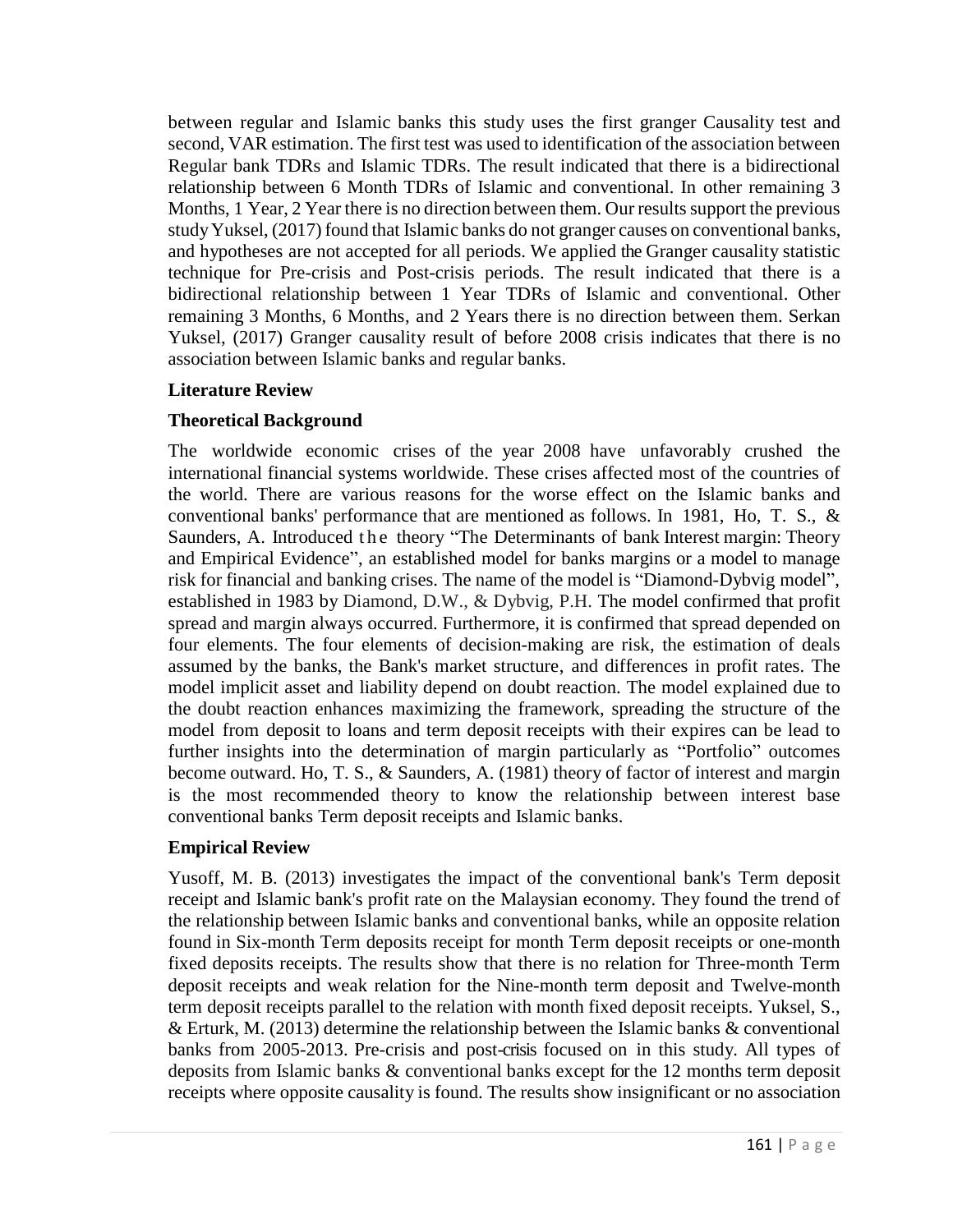between Islamic & conventional banks. However, except for six months to twelve months bank term deposit receipts, the association among conventional  $\&$  Islamic banks is noticed for all categories of Term deposit receipts and other deposits. After the crisis, many depositors of Islamic banking did not get religious inspiration and their decisions on financial transactions then took back their deposits from accounts.

Uchino, T. (2014) examines the relation between pass-through market rate of interest and rates of interest for deposits and examines if the banks in Japan's deposit market are geographically segmented or not. An exclusive feature of this study is the use of monthly deposit interest rates posted by 106 regional banks from 1999 to 2010. The results show a significant negative association between pass-through and regional market concentration. The results found the existence of geographical market segmentation. The results reveal that a simple banking activity model with competition estimates the long-run pass-through of each regional bank. Hakan Ergec, E., & Gülümser Kaytanci, B. (2014) investigate the relationship between deposits rate in Turkish Islamic  $\&$  conventional banks. The data is collected for one month, three, six, and 12 months rate of return**.** Two statistical techniques applied in this study are the "granger Causality test" and "VAR estimation". The results show an association between the conventional banking system & Islamic banking systems. Anuar, K., Mohamad, S., & Shah, M. (2014) investigate the Islamic term deposit receipt rates as compared with conventional term deposit receipt rates. In the case of risk sharing, Islamic banks' profit rates are less risky but conventional banks are riskier. The data is collected as monthly fixed rates of returns in term deposits of conventional and Islamic banks of Malaysia. The monthly data was collected from the period of January 1994 to December 2012. The results found that Islamic banks' profit rates have a significant relationship with interest rates of conventional banks. It also indicates that Islamic banks' profit rates affected by the activities of conventional banks' interest rates respectively. The finding reveals that there is a gap in theory and practice in Islamic banking, infrastructure lack passivity, and lack of inflexible implementation of regulatory necessities.

Serkan Yuksel (2017) examines the return of Islamic banks on term deposit receipts and conventional banks' interest rates on term deposits receipts rate is the latest & recent topic regarding Islamic banks. They found a correlation between conventional banking and Islamic banking. The banking of conventional is set to be risk-sharing. The main purpose of this studyisto check the impact of the long-term and short relation betweenConventional banks' term- deposit receipts rates (TDRs) and Islamic banks' term deposit receipt returns TDRs in Turkey. The test is used as a co-integration of Maki tests with multiple breaks and domain of frequency causality tests. According to the results, term deposit receipt returns (TDRs) of Islamic banks are significantly co-integrated with Conventional bank's term deposit receipt, in the end; they found causality between Conventional & Islamic banks. Hamza, H. (2016) investigate the compliance of investment in all term deposit receipt returns concerning profit and loss sharing outstanding principle, this compliance is analyzed through the effect of bank's risk, They use the statistical technique of pooled regression model. The data was collected from sixty Islamic banks over the period 2004 to 2012. The assessment shows that the management of investment deposits and loans are PLS assets characterized by moral behavior and risk. The assessment exposes that ratios related to capital and rate of interest have a positive influence on all deposit returns. Larger Islamic banks provide lower returns on deposit as compared to small Islamic banks as they offer the high return of all deposit."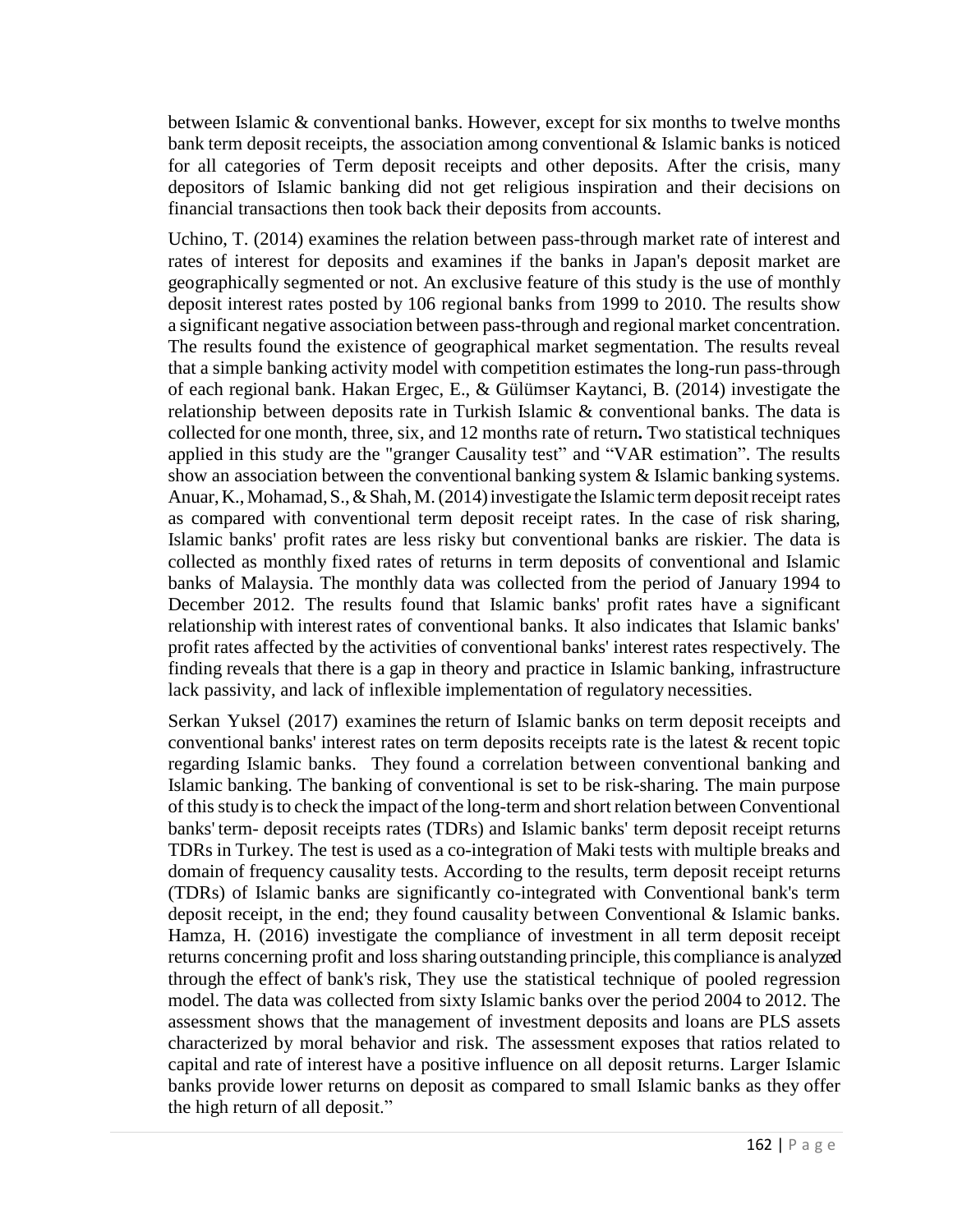Serkan Yuksel (2017) examines Islamic & conventional banks in respect of TDRs returns. The main variables are conventional  $&$  Islamic and sub-variables are 1, 3,6,12 month Term deposit receipts. To test the impact on pre & post-crisis. 3 statistical techniques were applied in this study which is; granger causality test, ADF  $\&$  in the end VAR estimation. The results show insignificant association exists between conventional banking and Islamic banking. The results reveal that Islamic banks do not need to change their sharing percentage of loss and profit based on fixed profit rate. The results also reveal that conventional banks should have to control their profit rate and have no need to change sharing percentage of loss and profit. Meslier-Crouzille (2016) examines the elements of Term deposit receipts rates in interest, which are based on conventional & Islamic banks. The data was collected from twenty countries over the period 2000 to 2014. The results show significant differences among both banks in the behavior of pricing rates. Conventional banking has stronger market power than Islamic banking. In Islamic countries, the results indicate that conventional banks set higher deposit rates but their market power is low. Whereas, conventional banks are subjective by the effectiveness of Islamic banks. The system in Islamic banks is only influenced by their peer in mainly Muslim countries. The finding suggests important implications regarding maintaining competitive advantages and stability in both banking systems.

#### **Data and Methodology**

For this study to determine the association between Islamic Bank TDRs returns to Conventional Bank TDRs returns, the data was collected from 2004 to June 2017. All the information have collected from the concerned authority / Web site of "State Bank of Pakistan (SBP)", the set of data frequency is half-yearly and it covered from 3-month to 2 Years term deposit receipts returns rate of Islamic Banks & Conventional Banks. For pre crises following data is used to observe the association that exists among Islamic banks and conventional banks' TDRs returns; when TDR's period is less than and equal to three months, above three months and six months, above six months and one year, and above one year and two years. For Post-crisis following data is used to observe the association exists between Islamic bank's and conventional banks' TDRs returns; when TDR's period islessthan and equal to three months, above three months and six months, above six months and one year, and one year and two years ( Yuksel, 2017).



*Chart: 3.1 Islamic banks TDRs rate wise half Yearly Position (2004 to 2017)*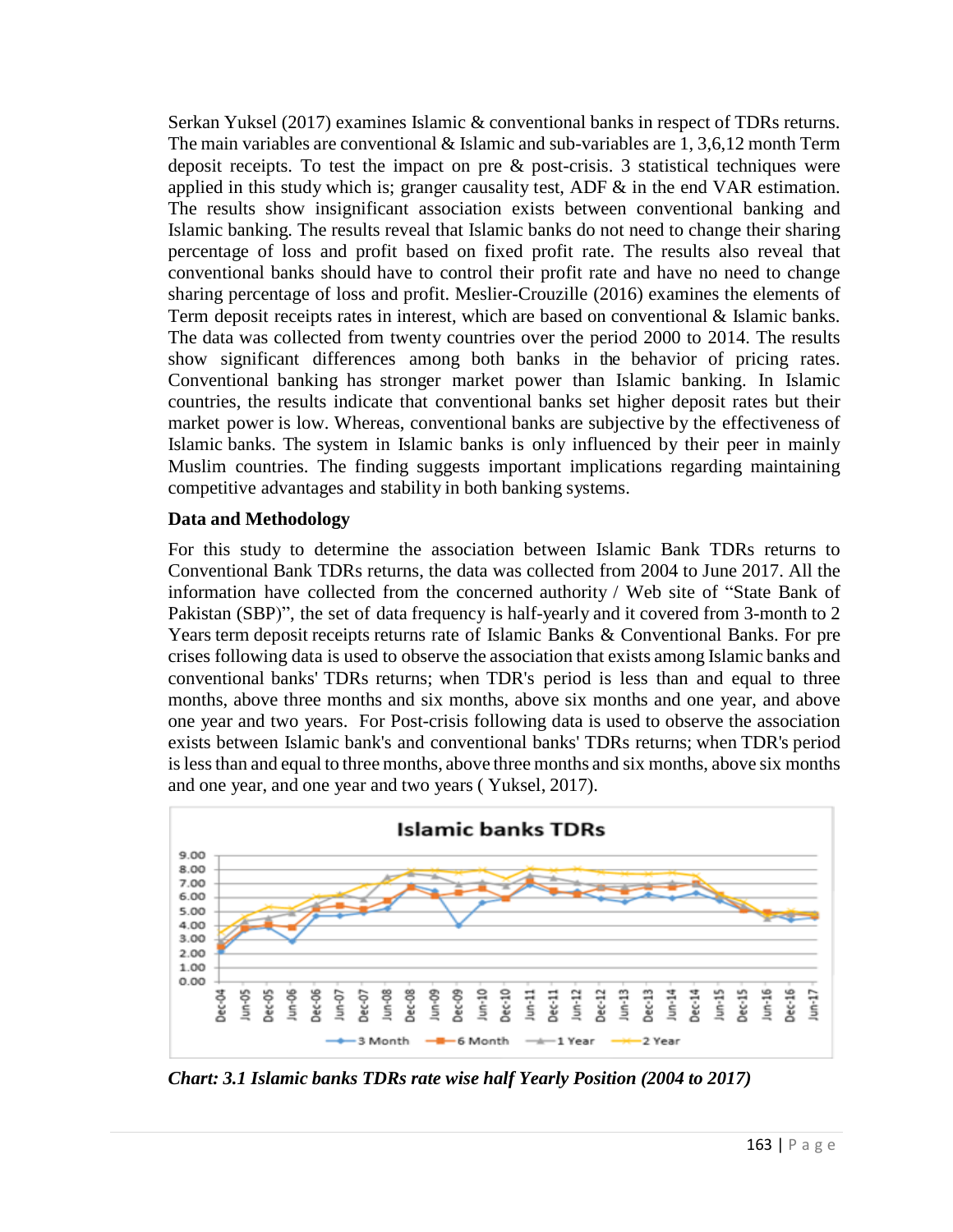Chart 3.1 shows that Islamic banking affected by the crisis during the period in December 2009, its profit gradually decrease due to the Kibor Rate of SBP. Yuksel, (2017) investigate the relation between Islamic & conventional banks in respect of TDRs returns, main variables were conventional  $&$  Islamic banks, and sub-variables were 1,3,6,12 month Term deposit receipts, the results show that the movement in Islamic bank's TDRs is lower than conventional banks.



*Conventional banks TDRs rate wise half Yearly Position (2004 to 2017)*

Chart 3.2 shows Conventional bank's trend of rate in 3-month TDRs. The results show that traditional banks are more highly affected by the crisis than Islamic banks due to the Kibor Rate of SBP. Three statistical techniques are used for this study, Unit root, Granger causality test, and VAR estimations. ADF, the unit root statistics technique is used to identify stationary or non-stationary data. Non-stationary and stationary criteria are contingent that the p-value of variables at different levels. If the p-value is less than 0.05 then the data is stationary and if the P-value is more than 0.05 then the data is non-stationary. We apply Granger Causality to find out the linkage between conventional and Islamic banking. In 1969, Granger represents a test to determine linkages between different systems such as banking and their Responses to each other. Moreover, banking in Islam is different from conventional banking; results can be predicted as there is no causality between Islamic to conventional banking. However, their profit sharing must not be linked together because conventional banks offered interest rates, which do not offer, by Islamic banking. The model of granger causality is following:

$$
TDR_{Islamict} = \hat{I} \pm + \hat{I}^2 TDR_{conventional} + \hat{I} \mu_t
$$
 (1)

$$
TDR_{conventional} = \hat{I} \pm + \hat{I}^2 TDR_{Islamict} + \hat{I}\mu_t
$$
\n(2)

Where,  $TDR_{Islamict}$  And  $TDR_{Conventional}$  denotes the TDRs for conventional and Islamic banks and to check causality between these two banks monthly periods of 1-, 3-, 6- and 12 months the test is applied as Granger Causality. After that, the (VAR) model was used to determine the interdependencies amid variables. It has capabilities to easily estimate and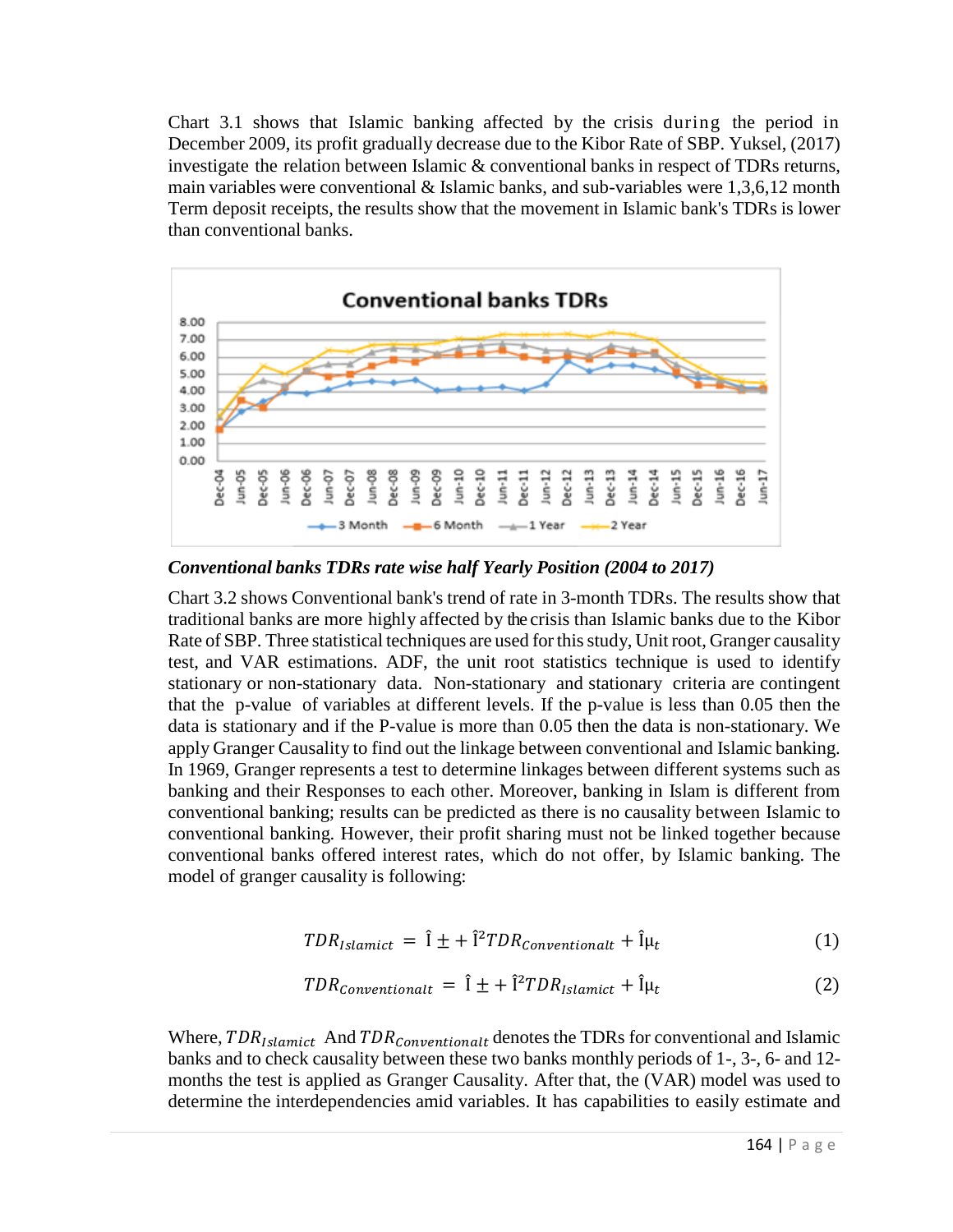good forecasting in the VAR system is a simple test for Granger non-causality response. VAR model generated impulse response of function to find out the interaction between both banking sectors' TDRs in detail. VAR specifications are defined for 3M, 6M, 1Y, and 2Y periods of maturity as follows.

$$
Yt = \alpha + \beta \ 1 \times Yt - 1 + \beta \ 2 \times Yt - 2 + et \tag{3}
$$

Where  $Yt = [TDR Conventional t TDR Islamic t] t = 3 Month, 6 months, 1 Year, 2$ Years' maturity periods.  $\alpha$  is constant and it is an error term.

#### **RESULTS**

First, we performed, the Augmented Dickey-Fuller (ADF) unit root statistics technique to identify whether the data is stationary or non-stationary. Initially, the test was applied on the level and then on the first difference of the variables. Results of the unit root summarized in Table I. and III, IV.

|                                               | <i>t</i> -Statistic For<br>Level | <i>t</i> -Statistic For First Difference<br>Level | <b>Conventional</b><br>banks and        |
|-----------------------------------------------|----------------------------------|---------------------------------------------------|-----------------------------------------|
| <b>ADF Test For Islamic</b><br><b>Banks</b>   |                                  |                                                   | Islamic banks                           |
| 3 months                                      | $(-2.64)$                        | $(-5.55)$ ***                                     |                                         |
| 6 Month                                       | $(-1.94)$                        | $(-6.34)$ ***                                     |                                         |
| 1 Year                                        | $(-2.20)$                        | $(-5.48)$ ***                                     |                                         |
| 2 Year                                        | $(-1.46)$                        | $(-6.22)$ ***                                     |                                         |
| <b>ADF Test For Conventional Banks</b>        |                                  |                                                   |                                         |
| 3 months                                      | $(-2.74)$                        | $(-5.34)$ ***                                     | <b>Table I</b>                          |
| 6 Month                                       | $(-2.37)$                        | $(-7.17)$ ***                                     | Unit root test for                      |
| 1 Year                                        | $(-2.28)$                        | $(-5.80)$ ***                                     | both Islamic and<br><b>Conventional</b> |
| 2 Year                                        | $(-2.40)$                        | $(-4.85)$ ***                                     | <b>banks</b>                            |
| Note: Significance levels: *10; ** 5%; *** 1% |                                  |                                                   |                                         |

|  |  |  |  |  |  |  | Table I Unit root test Conventional banks and Islamic banks |  |  |  |  |
|--|--|--|--|--|--|--|-------------------------------------------------------------|--|--|--|--|
|--|--|--|--|--|--|--|-------------------------------------------------------------|--|--|--|--|

The results indicate that all TDRs at the level are non-stationary and all TDRs are stationary at first difference. The results imply that the series of TDRs may show a valid long-term association as examine the association between Islamic & conventional banks in respect of TDRs returns, main variable in this paper is conventional & Islamic and subvariables are 1,3,6,12 month Term deposit receipts (e.g: Yuksel, 2017). At first difference, results show that data are stationary; the results support previous studies' results (e.g Ergec, E., & Kaytanci, B., 2014; Yusoff, M. B., 2013; Yuksel, 2017). ADF unit root technique shows in Tables II and III. The statistics technique of ADF was based on the regression, which has lags stated by the "Akaike Information Criterion" (AIC) where the data represents the outcomes of the stationary analysis. Initially, these tests are applied on the level and then on the first difference of the variables. Results indicate that all TDRs are stationary. Table II and III both confirm, where we divided our collective data into the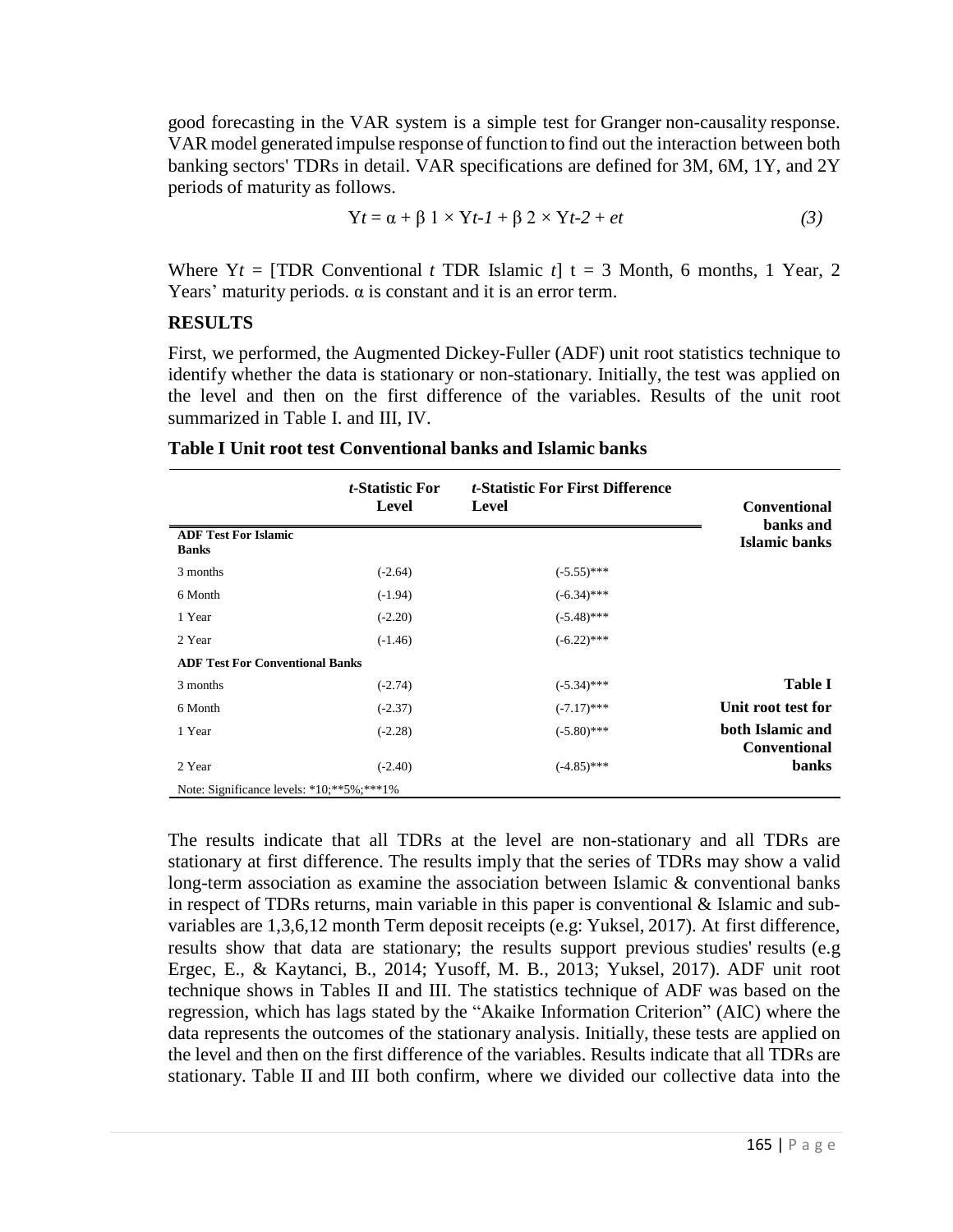periods of pre-crisis & post-crisis. The results at first difference unit root confirm that the data of TDRs is stationary for both banking sectors Islamic and conventional banks.

|                                                         | t-Statistic For Level<br>t-Statistic For First Difference Level |                | Conventional<br>banks and |
|---------------------------------------------------------|-----------------------------------------------------------------|----------------|---------------------------|
| <b>ADF Test For Islamic</b><br><b>Banks</b>             |                                                                 |                | <b>Islamic banks</b>      |
| 3 months                                                | $(-2.87)$                                                       | $(-3.68)$ *    |                           |
| 6 Month                                                 | $(-4.32)$ *                                                     | $(-5.34)$ **   |                           |
| 1 Year                                                  | $(-3.25)$                                                       | $(-2.49)$      |                           |
| 2 Year                                                  | $(-5.50)$ **                                                    | $(-9.09)$ ***  |                           |
| <b>ADF Test For Conventional Banks</b>                  |                                                                 |                |                           |
| 3 months                                                | $(-2.84)$                                                       | $(-2.39)$      | <b>Table II</b>           |
| 6 Month                                                 | $(-3.21)$                                                       | $(-3.14)$      | Unit root test for        |
| 1 Year                                                  | $(-10.33)$ ***                                                  | $(-23.26)$ *** | both Islamic and          |
| 2 Year                                                  | $(-3.04)$                                                       | $(-11.74)$ *** | <b>Conventional banks</b> |
|                                                         |                                                                 |                | Pre-2008 Crisis           |
| <b>ADF Test For Islamic Banks Post-2008 Crisis</b>      |                                                                 |                |                           |
| 3 months                                                | $(-2.48)$                                                       | $(-9.55)$ ***  |                           |
| 6 Month                                                 | $(-1.87)$                                                       | $(-5.21)$ ***  |                           |
| 1 Year                                                  | $(-1.48)$                                                       | $(-3.54)$ *    |                           |
| 2 Year                                                  | $(-1.31)$                                                       | $(-4.36)$ **   |                           |
| <b>ADF Test For Conventional Banks Post-2008 Crisis</b> |                                                                 |                |                           |
| 3 months                                                | $(-1.33)$                                                       | $(-4.60)$ **   | <b>Table III</b>          |
| 6 Month                                                 | $(-1.80)$                                                       | $(-3.52)$ **   | Unit root test for        |
| 1 Year                                                  | $(-0.9)$                                                        | $(-4.14)$ **   | both Islamic and          |
| 2 Year                                                  | $(-1.80)$                                                       | $(-2.05)$      | <b>Conventional banks</b> |
| Note: Significance levels: *10; ** 5%; *** 1%           |                                                                 |                | Post-2008 Crisis          |

**Table II & III Unit root test Pre and Post-crisis Conventional banks to Islamic banks**

## **Granger Causality analysis**

By using the Granger Causality test for this research to find the casual linkages between dependent and independent variables. The results of Convention and Islamic TDRs have summarized in Table IV. The result indicated that there is a bidirectional relationship between 6 Month TDRs of Islamic as well as conventional. For 3 Months, 1 Year, and 2 Years, the results show that there is no causal linkage between them.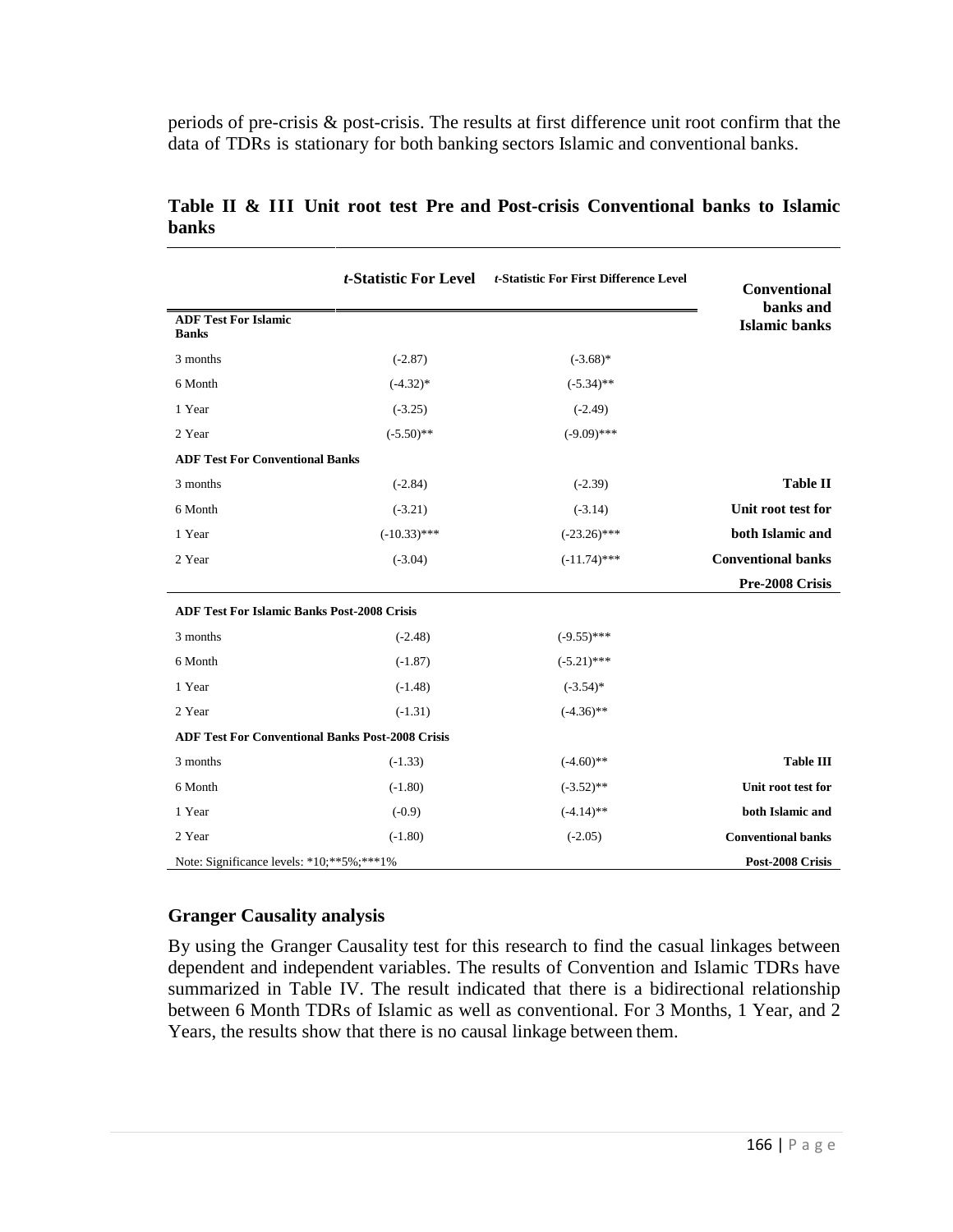| <b>TDRs</b>         |                     |         | TSTATTIC TDINS GO HOT CAUSE CONVERTIONAL TDINS |         |                                 |  |
|---------------------|---------------------|---------|------------------------------------------------|---------|---------------------------------|--|
| <b>Maturit</b><br>y | <i>F</i> Statisites | P Value | <b>F</b> Statisites                            | P Value | <b>Table IV</b>                 |  |
| 3 Months            | 0.5647              | 0.5778  | 0.4330                                         | 0.6548  | <b>Granger Causality</b><br>for |  |
| 6 Month             | 2.6612              | 0.0957  | 22.1047                                        | 0.0000  | both Islamic and                |  |
| 1 Year              | 0.7013              | 0.5083  | 1.8706                                         | 0.1813  | conventional banks              |  |
| 2 Year              | 2.1091              | 0.1489  | 1.1507                                         | 0.3375  | on difference TDRs              |  |

TDRs Islamic TDRs do not cause Conventional TDRs

#### **Table IV Test of Granger Causality, Conventional banks and Islamic banks**

Conventional TDRs do not cause Islamic

Yuksel, (2017) examines the relation between Islamic & conventional banks in respect of TDRs returns, main variable in this paper is conventional & Islamic and sub-variables are monthly Term deposit receipts. The results of Granger causality show that "Islamic banks don't granger cause on conventional banks for all of the maturity periods. Before and after crises (2008) results have summarized in Table V  $&$  VI. The results show that there is a bidirectional relationship between 1 Year TDRs of Islamic as well as conventional. For 3 Months, 6 Months, and 2 Years, the results show that there is no causal linkage between them. Yuksel, (2017) Granger causality result of pre-crisis 2008 indicates that there is no association between Islamic banks & conventional banks. The outcome of post crises summarized in Table VI. The outcome exhibit that there is a bidirectional relationship between 6-month & 2 Years TDRs of Islamic and conventional banks. For 3 Months and 1 Year, the results show that there are no casual linkages between them. The results support previous studies finding as per the Granger causality result of post-crisis 2008 shows an insignificant association between Islamic banks & conventional banks (e.g. Yuksel, 2017)

#### **Table V Test of Granger Causality of Pre-crisis Conventional banks and Islamic banks**

| Conventional TDRs do not cause Islamic<br><b>TDRs</b> |                     |         | Islamic TDRs do not cause Conventional TDRs |         |                                            |  |
|-------------------------------------------------------|---------------------|---------|---------------------------------------------|---------|--------------------------------------------|--|
| Maturit                                               | <i>F</i> Statisites | P Value | <i>F</i> Statisites                         | P Value | <b>Table V</b>                             |  |
| 3 Months                                              | 1.29                | 0.44    | 3.97                                        | 0.20    | <b>Granger Causality</b>                   |  |
| 6 Month                                               | 3.68                | 0.21    | 1.41                                        | 0.42    | tests for both Islamic<br>and conventional |  |
| 1 Year                                                | 0.97                | 0.51    | 17.06                                       | 0.06    | <b>banks</b>                               |  |
| 2 Year                                                | 5.56                | 0.15    | 2.10                                        | 0.32    | Pre-2008 crisis                            |  |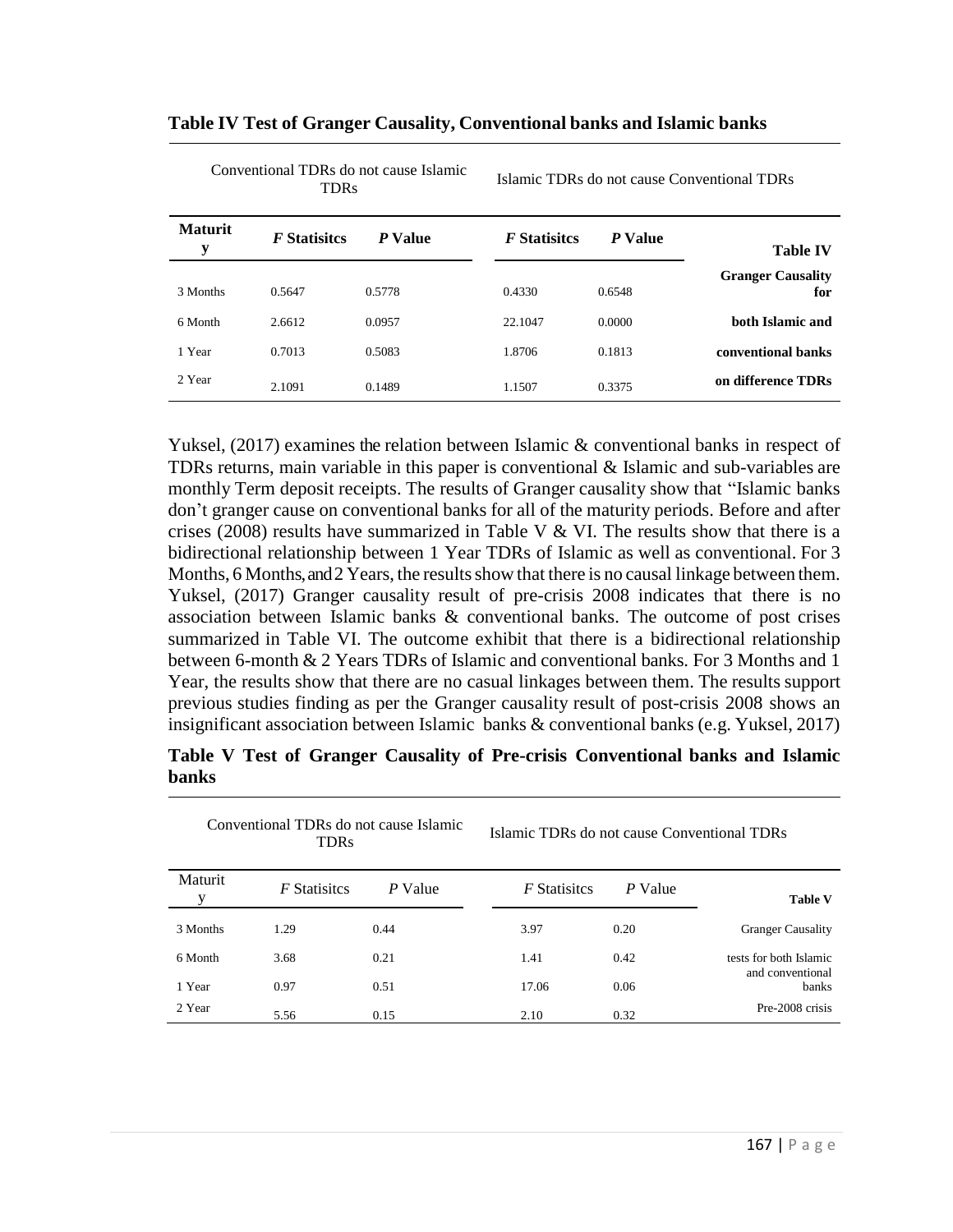| Conventional TDRs do not cause Islamic<br><b>TDRs</b> |                     |         | Islamic TDRs do not cause Conventional TDRs |         |                           |  |
|-------------------------------------------------------|---------------------|---------|---------------------------------------------|---------|---------------------------|--|
| Maturity                                              | <i>F</i> Statisites | P Value | <b>F</b> Statisites                         | P Value | <b>Table VI</b>           |  |
| 3 Months                                              | 0.50                | 0.62    | 0.92                                        | 0.43    | <b>Granger Causality</b>  |  |
| 6 Month                                               | 14.36               | 0.00    | 2.64                                        | 0.12    | tests for both Islamic    |  |
| 1 Year                                                | 2.66                | 0.12    | 0.51                                        | 0.62    | and conventional<br>banks |  |
| 2 Year                                                | 5.47                | 0.02    | 0.85                                        | 0.46    | Post-2008 crisis          |  |

#### **Table VI Granger Causality test Post-crisis Conventional banks and Islamic banks**

#### **VAR Estimation**

The Vector Autoregressive (VAR) regression is one of the most applied tests to find out empirical results. This test has capabilities to easily estimate and good forecast negative or positive responses. The impulse response function is generated from VAR to determine how the variables are associated with each other all the time. We drive the impulse response function from VAR estimation for both pre-crisis and post-crisis 2008 to capture Islamic and Conventional impulse response and to figure out the association between conventional and Islamic banking and changes before crises and after crises. (E.g. Yuksel, 2017)

## **Impulse Response Conventional Banks TDRs to Islamic Banks TDRs**

#### Response to Cholesky One S.D. Innovations <sup>±</sup> 2 S.E.

Response ofCONVENTIONAL\_BANKS\_TDRS to CONVENTIONAL\_BANKS\_TDRS Response of CONVENTIONAL\_BANKS\_TDRS to ISLAMIC\_BANKS\_TDRS



#### **Figure 4.2.1**

In Figure 4.2.1, plot (b) shows the response of conventional bank's TDRs to Islamic bank's TDRs the results show that responses are insignificant over all periods. Plot (c) shows the response of Islamic banks' TDRs to regular banks' TDRs. The finding shows that responses are positive as one-time SD shock increases initially stable until  $2<sup>nd</sup>$  period then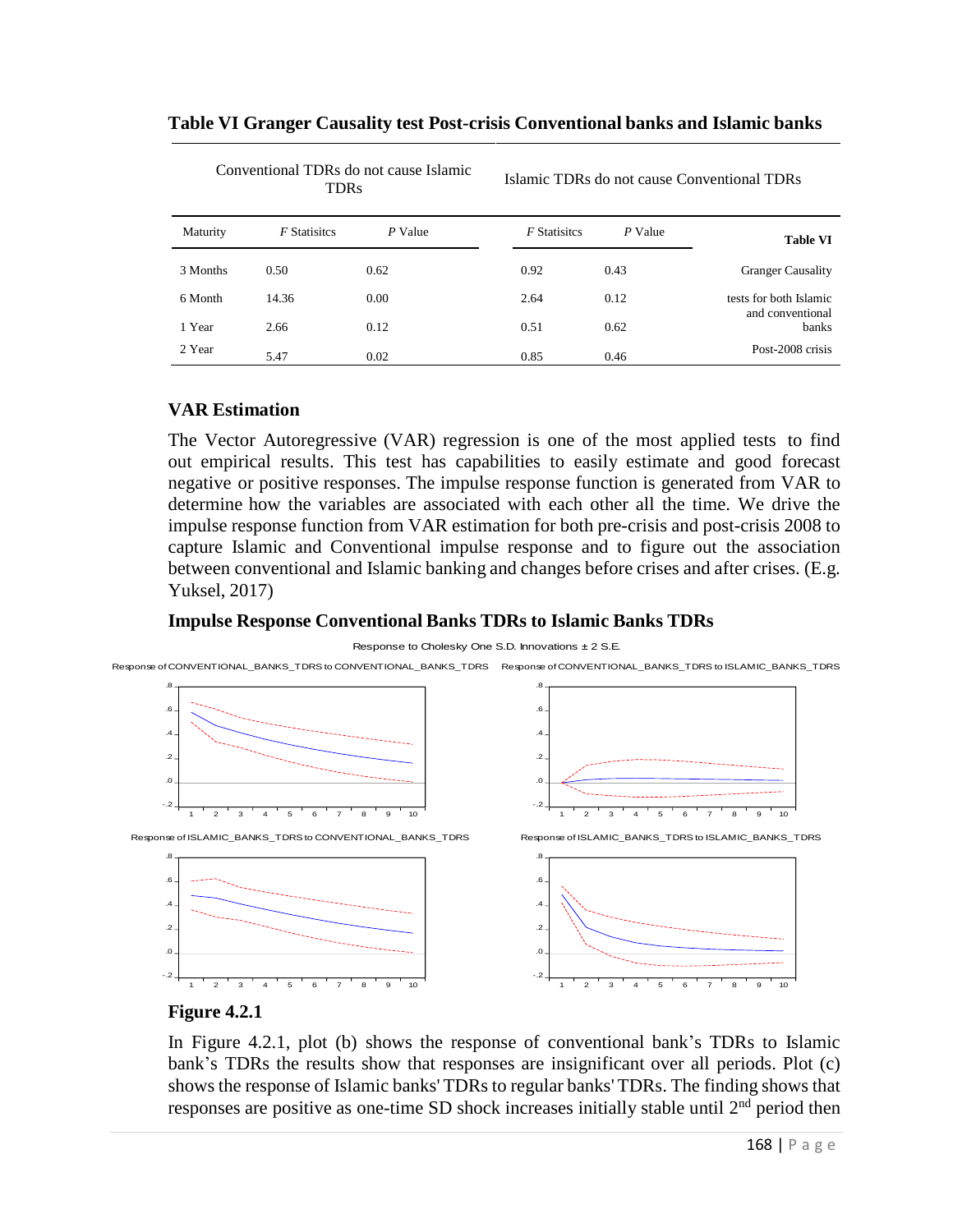start declining from  $3<sup>rd</sup>$  period to  $10<sup>th</sup>$  periods. The responses from conventional to Islamic banks confirm that there is no significant association between Islamic banks & conventional. (e.g Yuksel, S., & Erturk, M., 2013; Yuksel, 2017).

# **Impulse Response Pre-Crisis Conventional Banks TDRs to Islamic Banks TDRs**

In figure 4.2.2, plot (b) results show the responses of pre-crisis conventional banks TDRs to Islamic banks TDRs. The results show that responses from Conventional bank's TDRs to Islamic banks' TDRs are insignificant over the all period. Plot (c) shows that the responses from Islamic banks TDRs to conventional banks TDRs are positive as one-time SD increases and decline very fast from  $2<sup>nd</sup>$  period and then the response gradually declines at 3 periods and its start insignificant from 4 till 10 periods. Yuksel, (2017) impulse response result for pre-crisis 2008 exhibited an insignificant association between Islamic banks and conventional banks.

#### Response to Cholesky One S.D. Innovations <sup>±</sup> 2 S.E.



Response of CONVENTIONAL\_BANKS\_TDRS to CONVENTIONAL\_BANKS\_TDRS Response of CONVENTIONAL\_BANKS\_TDRS to ISLAMIC\_BANKS\_TDRS

## **Figure 4.2.2**

## **Impulse Response Post-Crisis Conventional Banks TDRs to Islamic Banks TDRs**

Figure 4.2.3; plot (b) shows the responses of conventional banks' TDRs to Islamic banks' TDRs. The results exhibit that responses are insignificant over the period. Plot (c) responses show from Islamic bank's TDRs to conventional banks' TDRs is positive as one-time SD increases initially then gradually decline from 7 periods and after that become insignificant. Yuksel, (2017) found the impulses responses of post-crisis 2008; the finding shows no association between conventional and Islamic banks.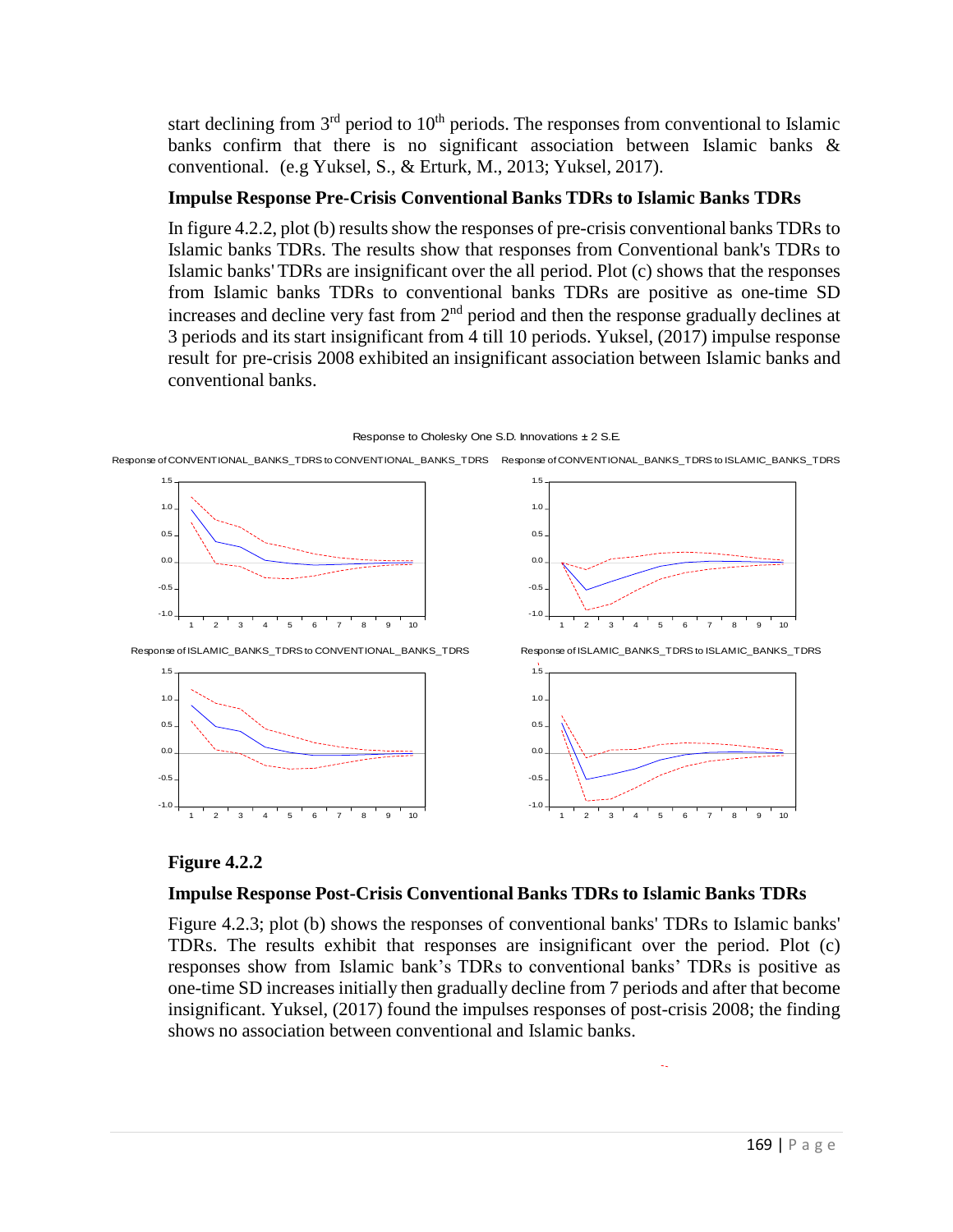#### Response to Cholesky One S.D. Innovations <sup>±</sup> 2 S.E.

Response of CONVENTIONAL\_BANKS\_TDRS to CONVENTIONAL\_BANKS\_TDRS Response of CONVENTIONAL\_BANKS\_TDRS to ISLAMIC\_BANKS\_TDRS



Response of ISLAMIC\_BANKS\_TDRSto CONVENTIONAL\_BANKS\_TDRS





Response of ISLAMIC\_BANKS\_TDRS to ISLAMIC\_BANKS\_TDRS



# **Figure 4.2.3 CONCLUSION**

In this research paper, we are focusing on Islamic & Conventional banking systems as both systems are profitable. Conventional banks meet our financial needs by providing us a platform to invest our funds & get a return on them and borrow with an agreed interest rate. While Islamic banks function under the concept of "Islamic Shariah Law". Comparatively the main dissimilarity between both banking systems is to avoid the interest rates of Islamic banks. In Islamic banking, transactions are must Gharar free and backed by a real asset, Furthermore Islamic banking does not finance any business whose activities don't meet with Shariah Principles, such as operating businesses to sell alcoholic beverages, pork products, and tobacco drug products (All harmful products are prohibited as it affects human being health).

In 2008, the world economic crisis crushed the international financial system and badly affected the economy of many countries. In the context of Pakistan, this study highlights the numerous factors that are affecting the efficiency of Islamic & Conventional banks. Previously many researchers study the causality between interest return-based banks and Islamic banks (e.g. Charap, M. J., &Cevik, M. S., 2011; Yuksel, 2017). Moreover, this study is one of the first research to determine the causal association between Islamic banks & Conventional banks, in Term Deposit Receipt rate return of pre-crisis & post-crisis in Pakistan for 3 Months, 6 Months, and 12 Months and 2 Years. Granger causality techniques were used to know the association between conventional and Islamic banking. The results show the bidirectional relationship between 6-month TDRs of Islamic & conventional banks, another period of 3 months, and 12 Months and 2 Years have different casual linkages between Islamic and Conventional Banking. In the context of Pre-crisis 1 year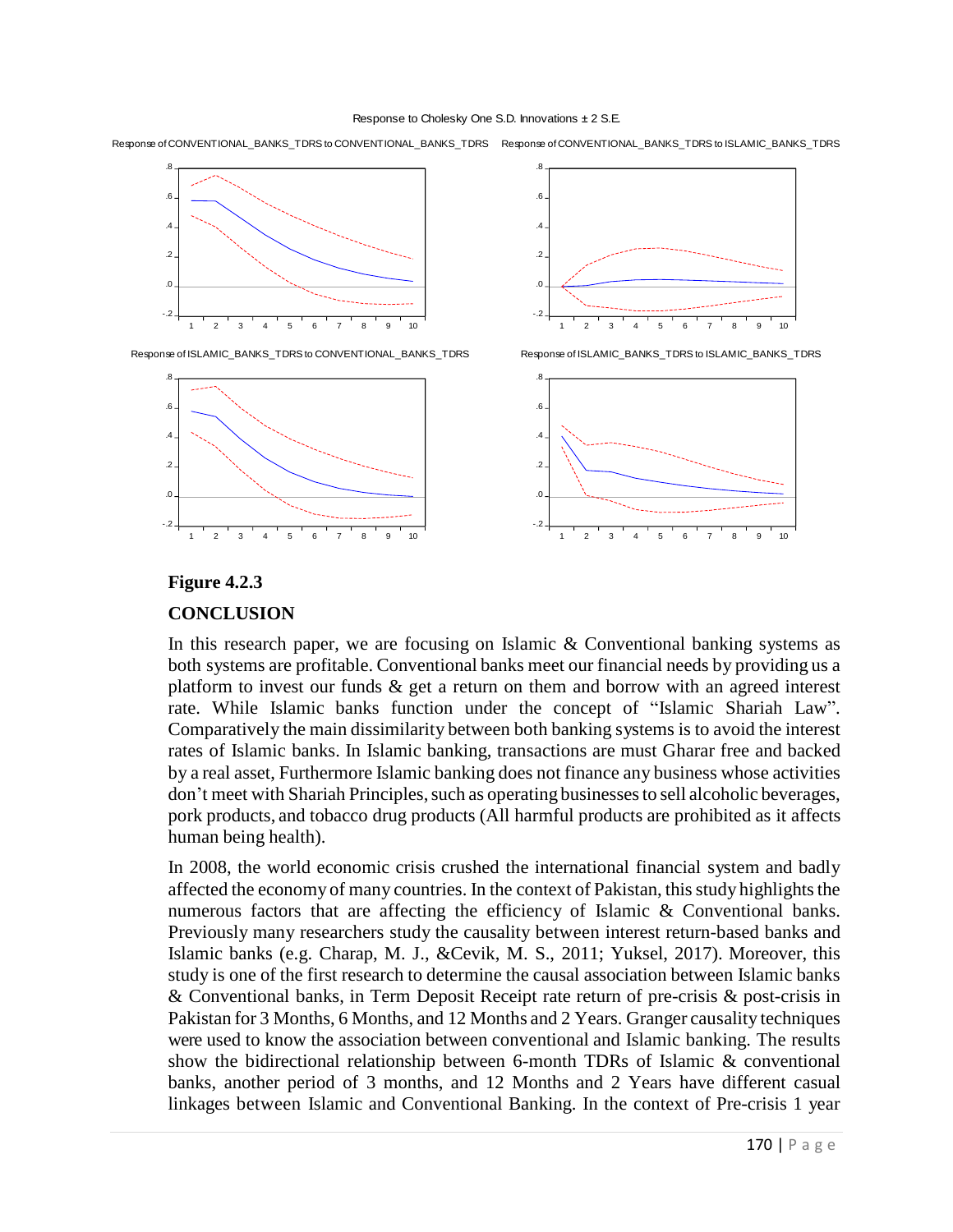has a bidirectional relationship but other periods have no direct relationship. Post-crisis 6 months and 2 years have a bidirectional relationship but 3 Months and 1 Year have no direct relationship.

VAR estimation was used to generate the impulses responses and examine the relationship between conventional and Islamic banking. For pre-crisis and post-crisis 2008, results suggest no association or relationship between both banking sectors Islamic and banks of conventional. Thus, results support the hypothesis, as there is no association between both banks. Moreover finding suggest that PLS returns on Islamic banking are not much affected as conventional banking is affected by interest rates. The results reveal that for conventional banking, the structure of Islamic banking could be the source of risk management alternatively. This study helps investors to understand TDR and the benefits of short and long-term investment. This can also be helpful for bankers to make the right decisions. This result is helpful to provide financing structure alternatively for Islamic banking. Moreover, researchers on a daily, weekly, monthly, or quarterly basis to find a strong and more efficient response can conduct further studies. It provides a solution for a better relationship between both banking, Conventional banks and Islamic banks.

#### **REFERENCES**

- Abdulle, M. Y., & Kassim, S. H. (2012). Impact of the global financial crisis on the performance of Islamic and conventional banks: empirical evidence from Malaysia. Journal of Islamic Economics, Banking, and Finance, 8(4), 9-20.
- Anuar, K., Mohamad, S., & Shah, M. (2014). Are Deposit and Investment Accounts in Islamic
- Banks in Malaysia Interest-Free?
- Beck, I. L., McKeown, M. G., & Kucan, L. (2013). Bringing words to life: Robust vocabulary instruction: Guilford Press.
- Boumediene, A. (2010). Is credit risk higher in Islamic banks?
- Charap, M. J., & Cevik, M. S. (2011). The behavior of conventional and Islamic bank deposit returns in Malaysia and Turkey: International Monetary Fund.
- Chong, B. S., & Liu, M.-H. (2009). Islamic banking: interest-free or interest-based? Pacific-Basin Finance Journal, 17(1), 125-144.
- Diamond, D. W., & Dybvig, P. H. (1983). Bank runs, deposit insurance, and liquidity. Journal of political economy, 91(3), 401-419.
- Dusuki, W.A. (2008). Understanding the objectives of Islamic banking: a survey of shareholders perspectives. International Journal of Islamic and Middle Eastern Finance and Management, Vol. 1 No. 2, pp. 132-148.
- Etem Hakan, E., & Bengül Gülümser, A. (2011). Impact of Interest Rates on Islamic and Conventional Banks: The Case of Turkey.
- Ghayad, R. (2008). Corporate governance and the global performance of Islamic banks. Humanomics, Vol. 24 No.3, pp. 207-216.
- Hakan Ergec, E., & Gülümser Kaytanci, B. (2014). The causality between returns of interest-based banks and Islamic banks: the case of Turkey. International Journal of Islamic and Middle Eastern Finance and Management, 7(4), 443-456.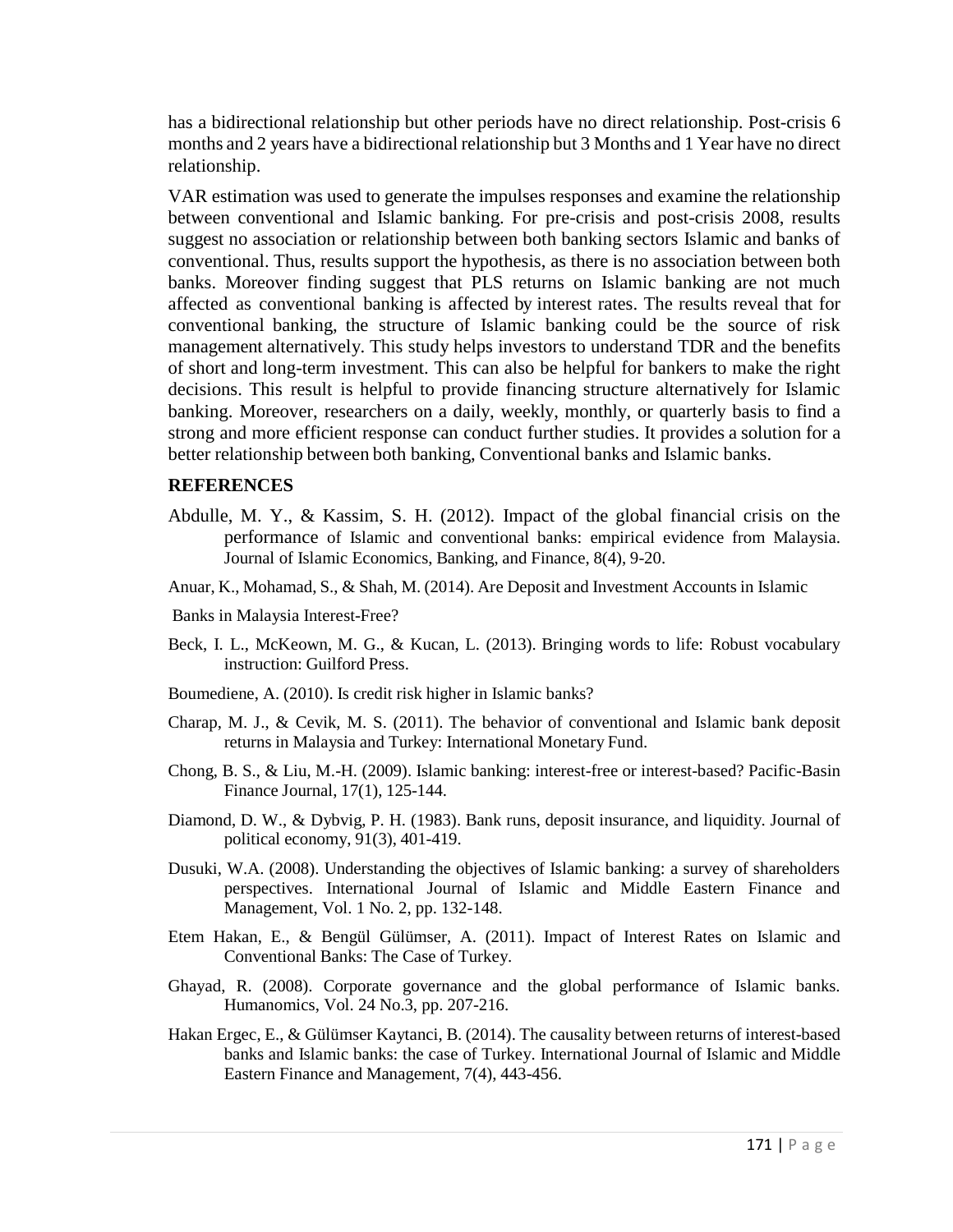- Hamza, H. (2016). Does investment deposit return in Islamic banks reflect the PLS principle? Borsa Istanbul Review, 16(1), 32-42.
- Hardianto, D. S., & Wulandari, P. (2016). Islamic bank vs conventional bank: intermediation, feebased service activity, and efficiency. International Journal of Islamic and Middle Eastern Finance and Management, 9(2), 296-311.
- Hassan and Dridi (2010). The Effects of the Global Crisis on Islamic and Conventional Banks Comparative Study, IMF Working Paper.
- Ho, T. S., & Saunders, A. (1981). The determinants of bank interest margins: theory and empirical evidence. Journal of Financial and Quantitative analysis, 16(4), 581-6000.
- Ito, T. (2013). Islamic rates of return and conventional interest rates in the Malaysian deposit market. International Journal of Islamic and Middle Eastern Finance and Management, 6(4), 290-303.
- Kaleem, A. & Isa, M. M. (2003). The causal relationship between Islamic and conventional banking instruments in Malaysia. International Journal of Islamic Financial Services, 4(4), 1-8.
- Karim, B. A., Lee, W. S., Karim, Z. A., & Jais, M. (2012). The impact of the subprime mortgage crisis on Islamic banking and the Islamic stock market. Procedia-Social and Behavioral Sciences, 65, 668-673.
- Kassim, S. H., & Shabri Abd. Majid, M. (2010). Impact of financial shocks on Islamic banks: Malaysian evidence during 1997 and 2007 financial crises. International Journal of Islamic and Middle Eastern Finance and Management, 3(4), 291-305.
- Kaleem, S.H. & Isa, M. M. (2010). Impact of financial shocks on Islamic banks: Malaysian evidence during 1997 and 2007 financial crises, International Journal of Islamic and Middle Eastern Finance and Management, Vol. 3 No.4, pp. 291-305.
- Minsky (1986). Stabilizing an Unstable Economy, Yale University Press, New Haven.
- Sheikh, N. A., & Qureshi, M. A. (2017). Determinants of capital structure of Islamic and conventional commercial banks: Evidence from Pakistan. International Journal of Islamic and Middle Eastern Finance and Management, 10(1), 24-41.
- Uchino, T. (2014). Bank deposit interest rate pass-through and geographical segmentation in Japanese banking markets. Japan and the World Economy, 30, 37-51.
- Wang, Z., & Thorngate, W. (2003). Sentiment and social mitosis: Implications of Heider's Balance Theory. Journal of Artificial Societies and Social Simulation, 6(3).
- Yuksel, S. (2017). The causality between returns of interest-based banks and Islamic banks: the case of Turkey. International Journal of Islamic and Middle Eastern Finance and Management, 10(4), 519-535.
- Yuksel, S., & Erturk, M. (2013). Causal Link Between Islamic and Conventional Banking: Evidence From Turkish Banking Sector.
- Yusoff, M. B. (2013). Riba, profit rate, Islamic rate, and market equilibrium. International Journal of Economics, Management, and Accounting, 21(1), 33.
- Zaman, M.R. and Movassaghi, H. (2001). Islamic banking: a performance analysis, Journal of Global Business, Vol. 12 No. 22, pp. 31-38.
- Zainol, Z., & Kassim, S. (2010). An analysis of Islamic banks' exposure to the rate of return risk. Journal of Economic Cooperation and Development, 31(1), 59-84.